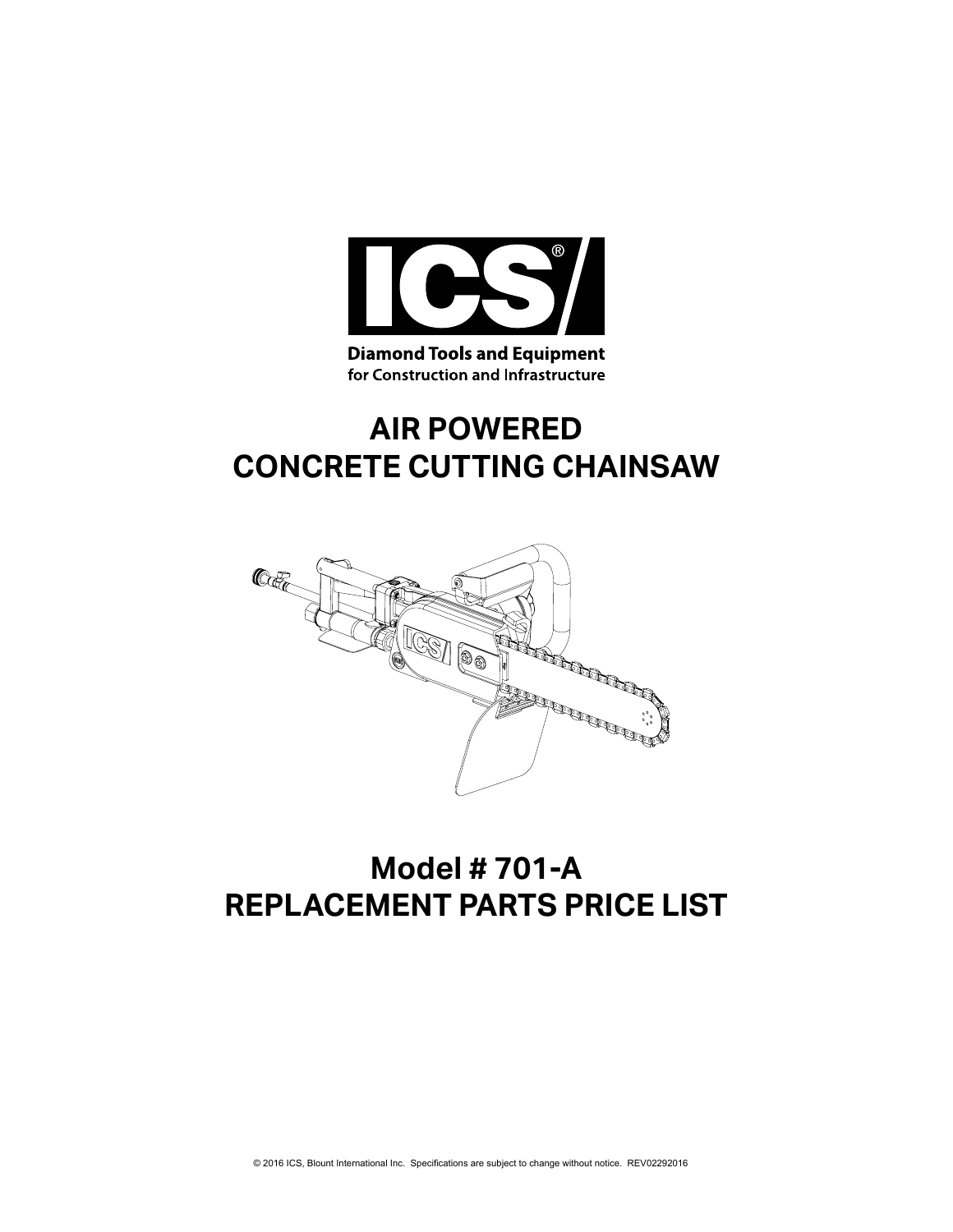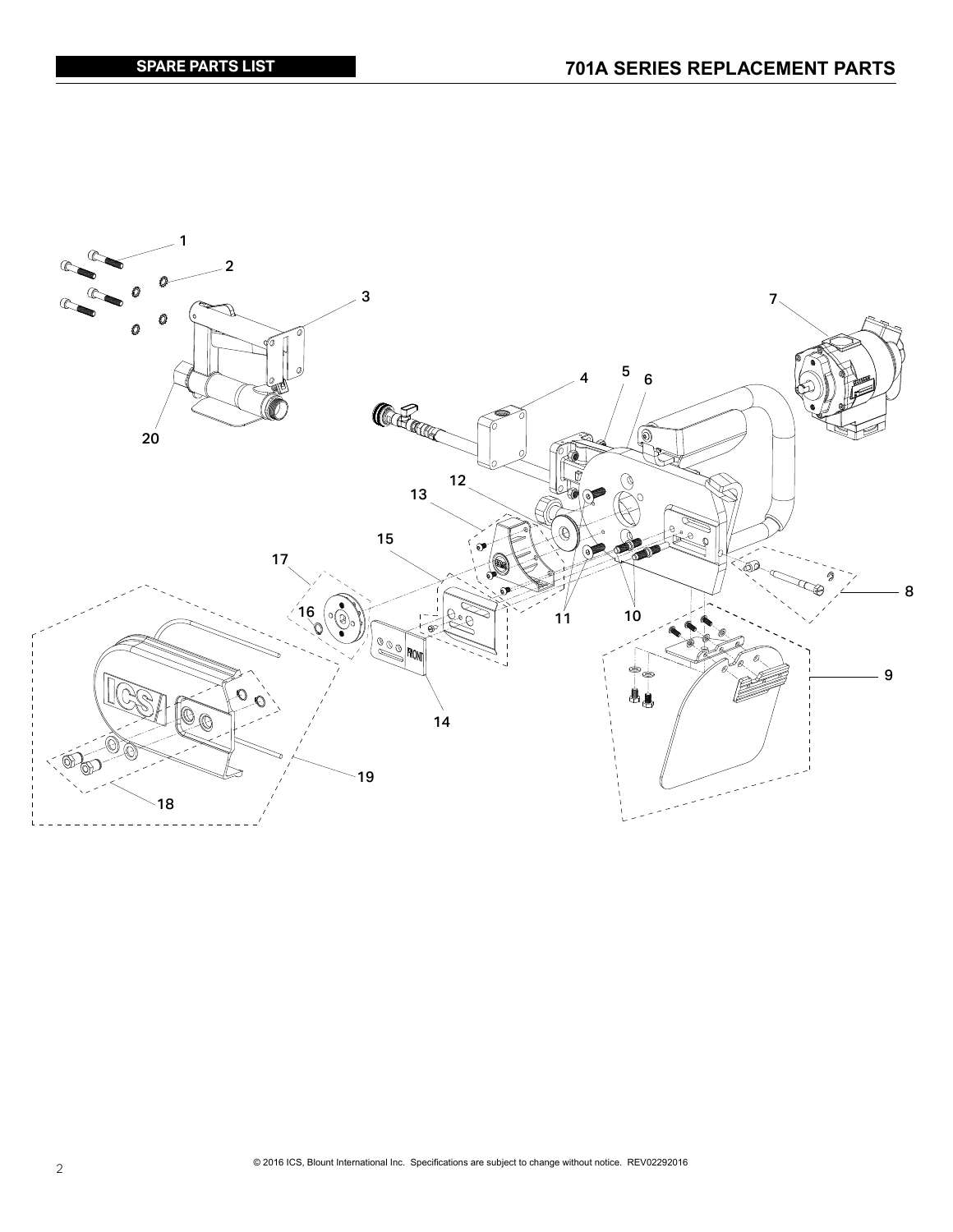| Key#           | Part No. | <b>Description</b>                  | <b>MSRP</b> |
|----------------|----------|-------------------------------------|-------------|
|                | 576557   | <b>Rear Handle Screw</b>            | \$6.00      |
| $\overline{c}$ | 576558   | <b>Rear Handle Washer</b>           | \$2.00      |
| З              | 576467   | Rear Handle                         | \$860.00    |
| 4              | 576559   | evel Block                          | \$260.00    |
| 5              | 70135    | Rear Handle Nylock Nut              | \$0.25      |
| 6              | 574206   | Mainframe                           | \$195.00    |
| 7              | 576468   | Motor                               | \$2320.00   |
| 8              | 70636    | Tensioner Kit                       | \$56.00     |
| 9              | 576336   | Mud Flap Assembly                   | \$84.90     |
| 10             | 72349    | <b>Bar Mounting Studs</b>           | \$59.00     |
| 11             | 576573   | <b>Bolt, Motor Mount</b>            | \$11.00     |
| 12             | 525598   | <b>External Shaft Seal</b>          | \$56.00     |
| 13             | 512592   | Baffle Drain Replacement Kit        | \$62.50     |
| 14             | 70627    | <b>Bar Mount Cover Plate</b>        | \$22.80     |
| 15             | 70628    | <b>Bar Retainer Plate</b>           | \$34.50     |
| 16             | 549796   | Snap Ring                           | \$4.15      |
| 17             | 565065   | Drive Sprocket (includes snap ring) | \$222.55    |
| 18             | 70639    | Retaining Nut Kit (set of 2)        | \$52.00     |
| 19             | 528564   | Side Cover Replacement Kit          | \$188.50    |
| 20             | 576613   | NPT Fitting 3/4 x 14"               | \$55.00     |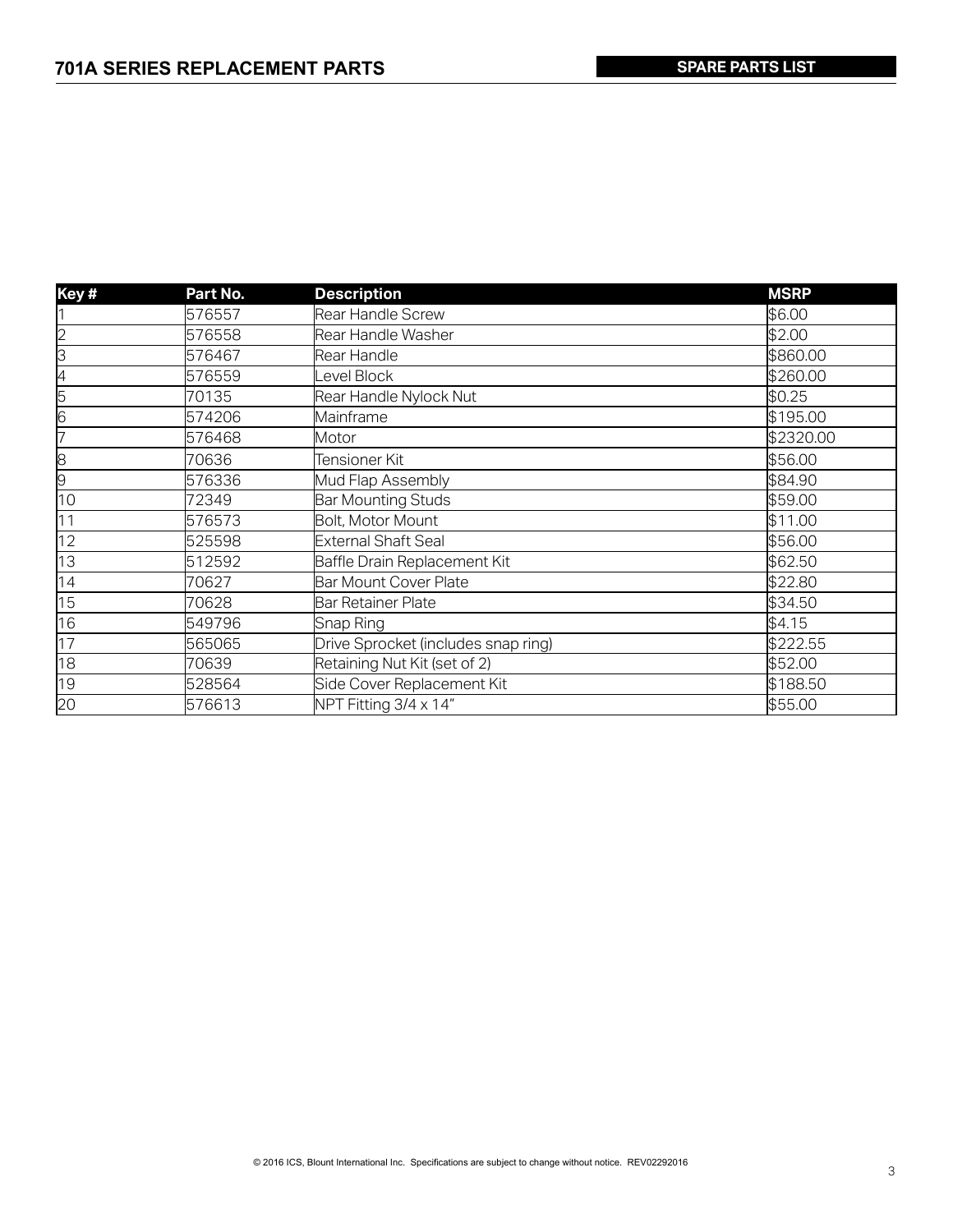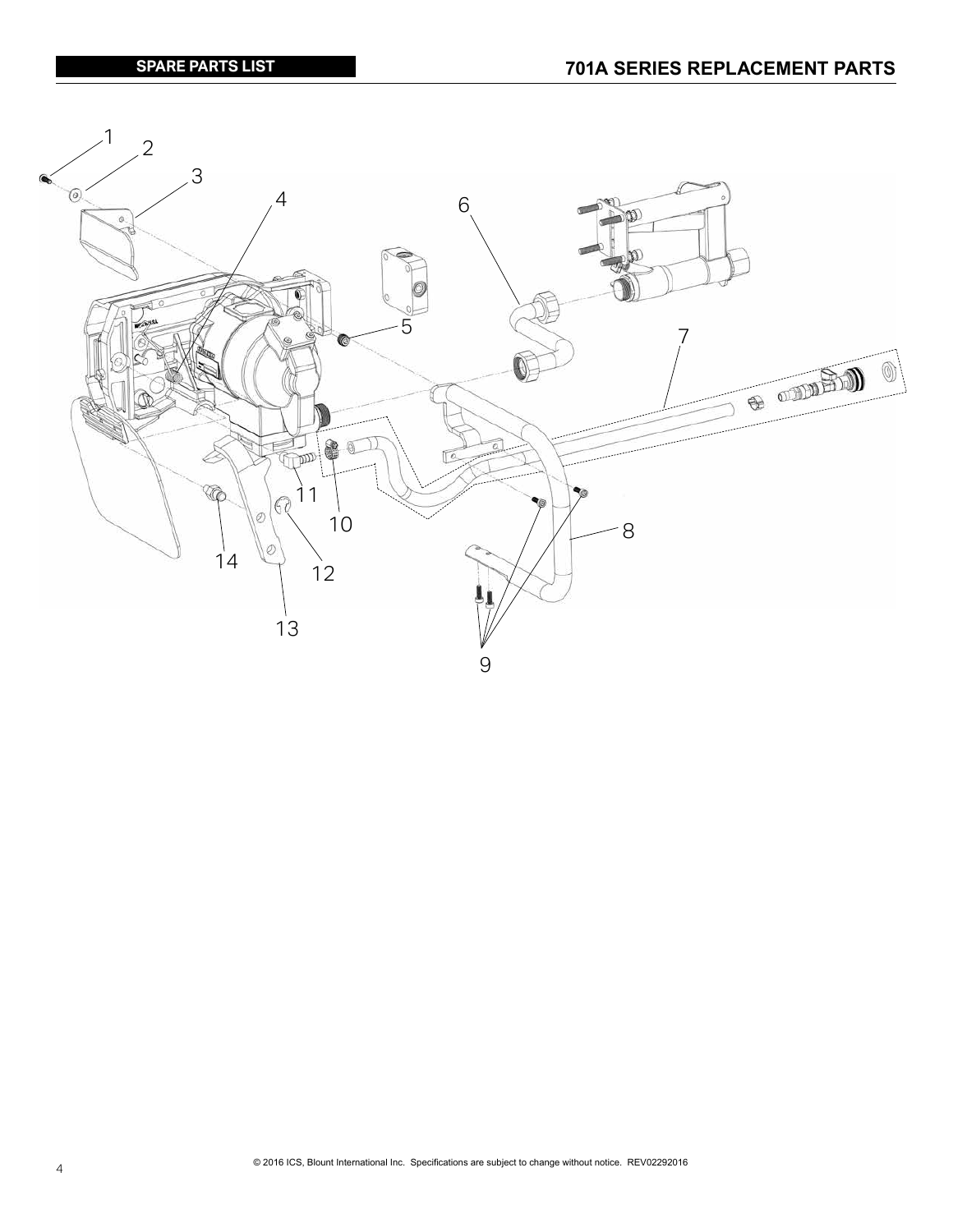### **701A SERIES REPLACEMENT PARTS SPARE PARTS LIST**

| Key# | Part No. | <b>Description</b>                      | <b>MSRP</b> |
|------|----------|-----------------------------------------|-------------|
|      | 71005    | Screw M6 x 16 BHSHCS Plated             | \$1.00      |
| 2    | 71004    | Washer M6 Plated                        | \$.20       |
| lЗ   | 576326   | Front Handle Guard                      | \$45.00     |
| 4    | 70640    | Torsion Spring, WallWalker <sup>®</sup> | \$19.70     |
| 5    | 504766   | 1/4" NPT Hex Plug, S.S.                 | \$15.00     |
| 6    | 576466   | Connection Tube (fitting included)      | \$630.00    |
| 7    | 576527   | Water Shut-Off Sub Assy, 2 ft.          | \$75.00     |
| 8    | 576325   | Front Handle Assembly                   | \$180.00    |
| 9    | 71097    | Screw M6 x 16 SHCS plated               | \$.50       |
| 10   | 71133    | Screw Hose Clamp                        | \$4.00      |
| 11   | 71065    | 90 degree water fitting                 | \$10.50     |
| 12   | 71896    | WallWalker® Stud C-Clip                 | \$.65       |
| 13   | 70873    | ever Arm                                | \$110.00    |
| 14   | 70874    | Pro Pivot Stud                          | \$19.50     |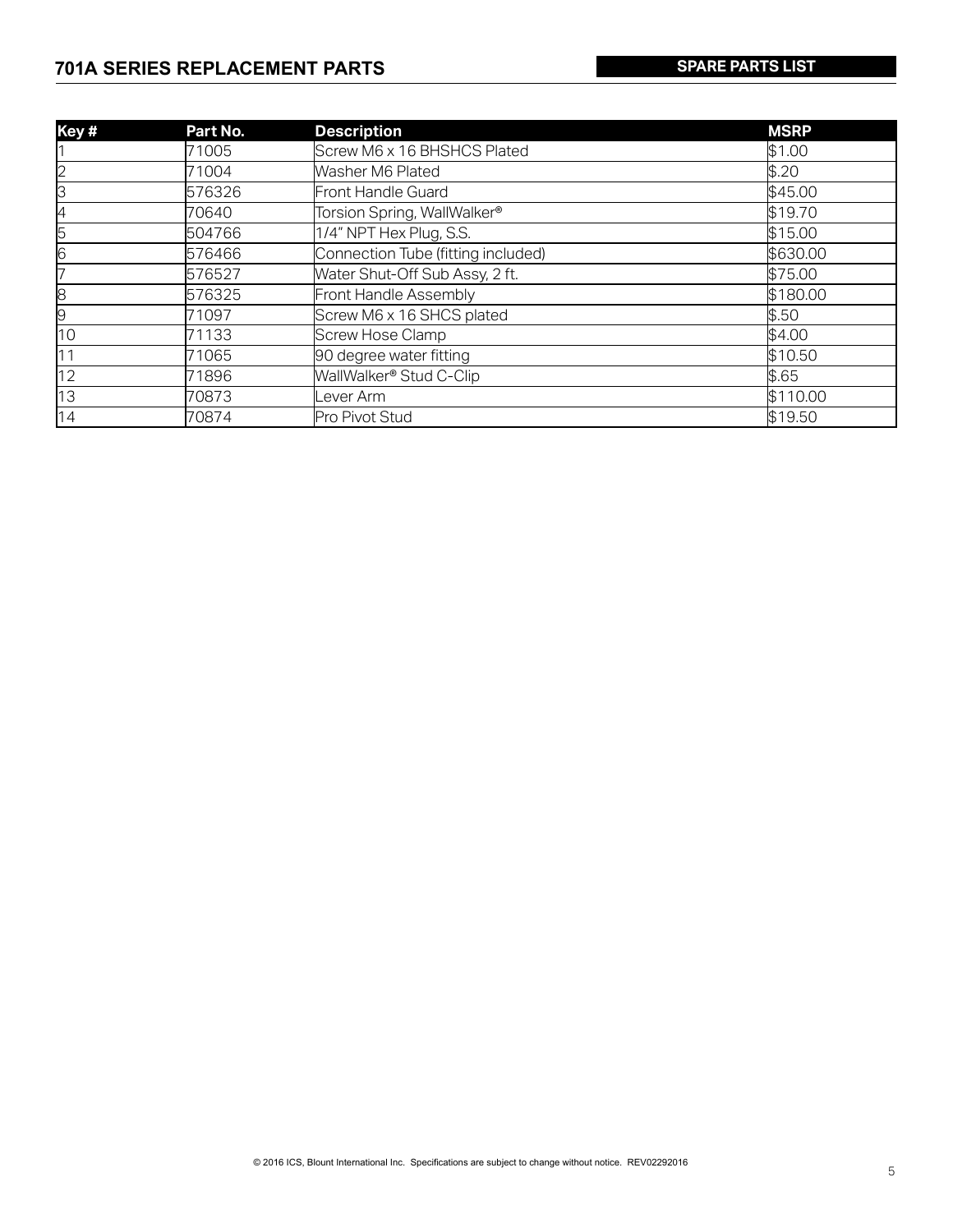#### **NOT SHOWN**

| Part No. | <b>Description</b>                                   | <b>MSRP</b> |
|----------|------------------------------------------------------|-------------|
| 70619    | Tensioning Scrench                                   | \$13.50     |
| 540291   | Side Cover Gasket                                    | \$15.55     |
| 530046   | 701A Series FORCE4™ Bar Nose Sprocket Repair Kit     | \$39.33     |
| 575014   | 701-A Tune-up Kit <sup>1</sup>                       | \$245.00    |
| 575015   | 701-A Repair Kit - includes tune up kit <sup>2</sup> | \$2,175.00  |
| 575013   | Airpac, pneumatic saw oiler                          | \$1,340.00  |
| 575107   | PROLUBE - Atl 1 gal. bottle                          | \$63.00     |
| 575108   | PROLUBE - Atl 4 gal case                             | \$238.00    |
| 575109   | PROLUBE ATL/AF 1 gal. bottle                         | \$104.00    |
| 575110   | PROLUBE, ATL/AF 4 gal case                           | \$311.00    |
| 575105   | PROLUBE-ATL/AF 1 quart bottle                        | 335.00      |
| 575111   | PROLUBE, ATL/AF 12 quarts                            | \$407.00    |
| 575096   | Rotor with drive shaft                               | \$735.00    |
| 575097   | Vane, 701-A motor                                    | \$35.00     |
| 575098   | End Plate, 701-A Motor Rear                          | \$215.00    |
| 575099   | End Plate, 701-A Motor Front                         | \$170.00    |
| 575130   | OILER, w/hose whip, 3/4 X 6 ft                       | \$195.00    |
| 576349   | Grooved Ball Bearing 701-A Motor                     | \$54.00     |
| 576350   | Grooved Ball Bearing 701-A Motor                     | \$56.00     |
| 576355   | Ball                                                 | \$28.00     |
| 576567   | Trigger Lock Out Bolt                                | \$299.00    |
| 576566   | Valve Lifter                                         | \$32.00     |
| 576565   | Roll Pin, Trigger Rear                               | \$9.00      |
| 576564   | Roll Pin, Trigger Rear                               | \$9.00      |
| 576354   | Belleville Spring, 701-A Motor                       | \$58.00     |
| 576353   | Spring, 701-A Valve                                  | \$8.00      |
| 576562   | Lock Out Spring                                      | \$39.00     |
| 576561   | Spring 701-A Plunger                                 | \$72.00     |
| 567560   | O-ring 701-A Valve                                   | \$2,055.00  |
| 576357   | O-ring 701-A Motor                                   | \$3.00      |
| 576352   | Sealing Ring, 701-A Valve                            | \$16.00     |
| 576728   | Coupler, 3/4 Universal Air Intake Saw End            | \$17.00     |
| 576739   | Coupler, 3/4 Universal Hose Barb End                 | \$16.00     |

Tune-up kit includes: Grooved ball bearing (2), Vane (5), O ring (3), gasket (1), pressure spring (2)

 $^2$  Repair-up kit includes: Cylinder bushing, end plate (2), spacer ring (2), bras (2), rotor (1), tuning-up kit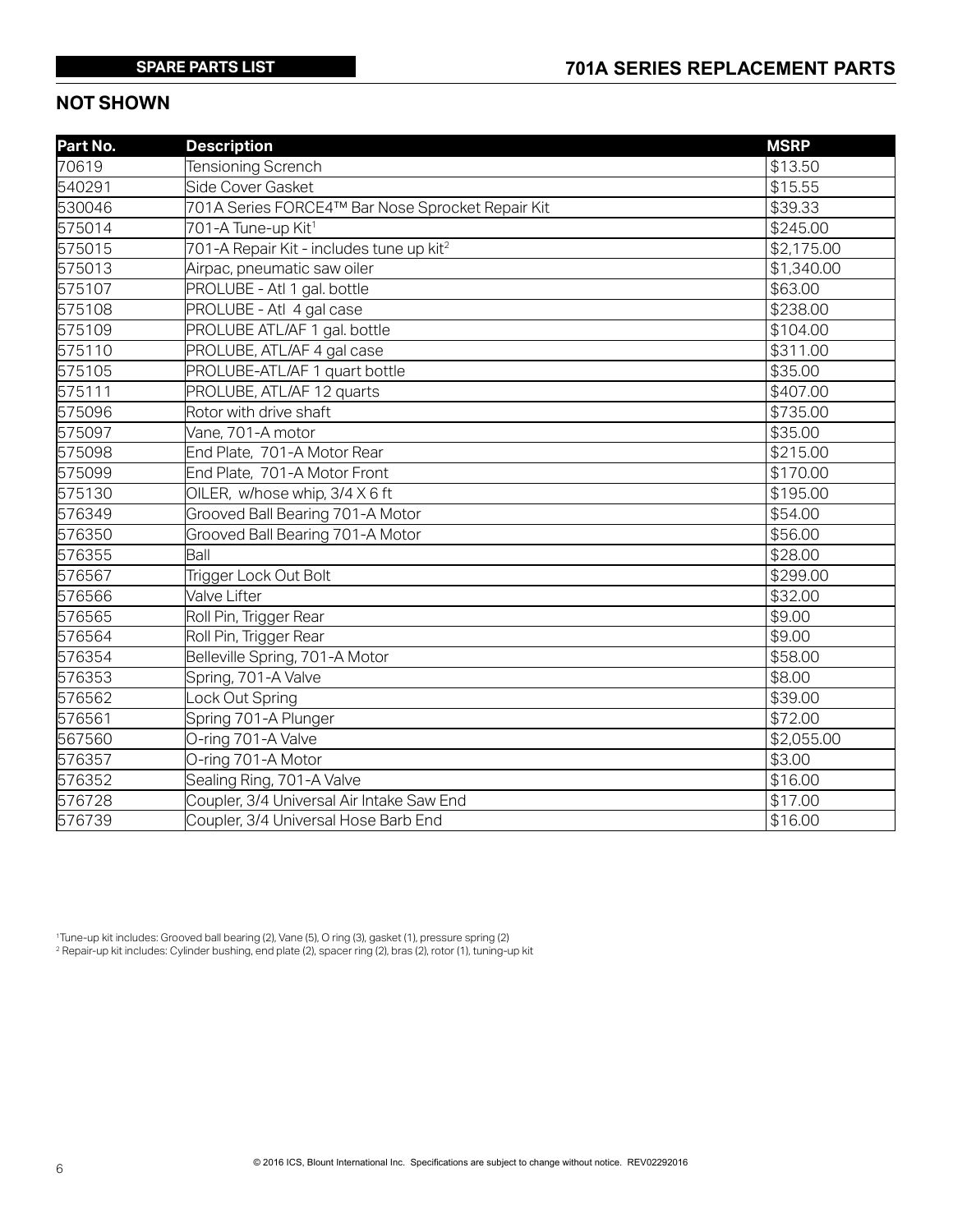### **This page intentionally left blank**